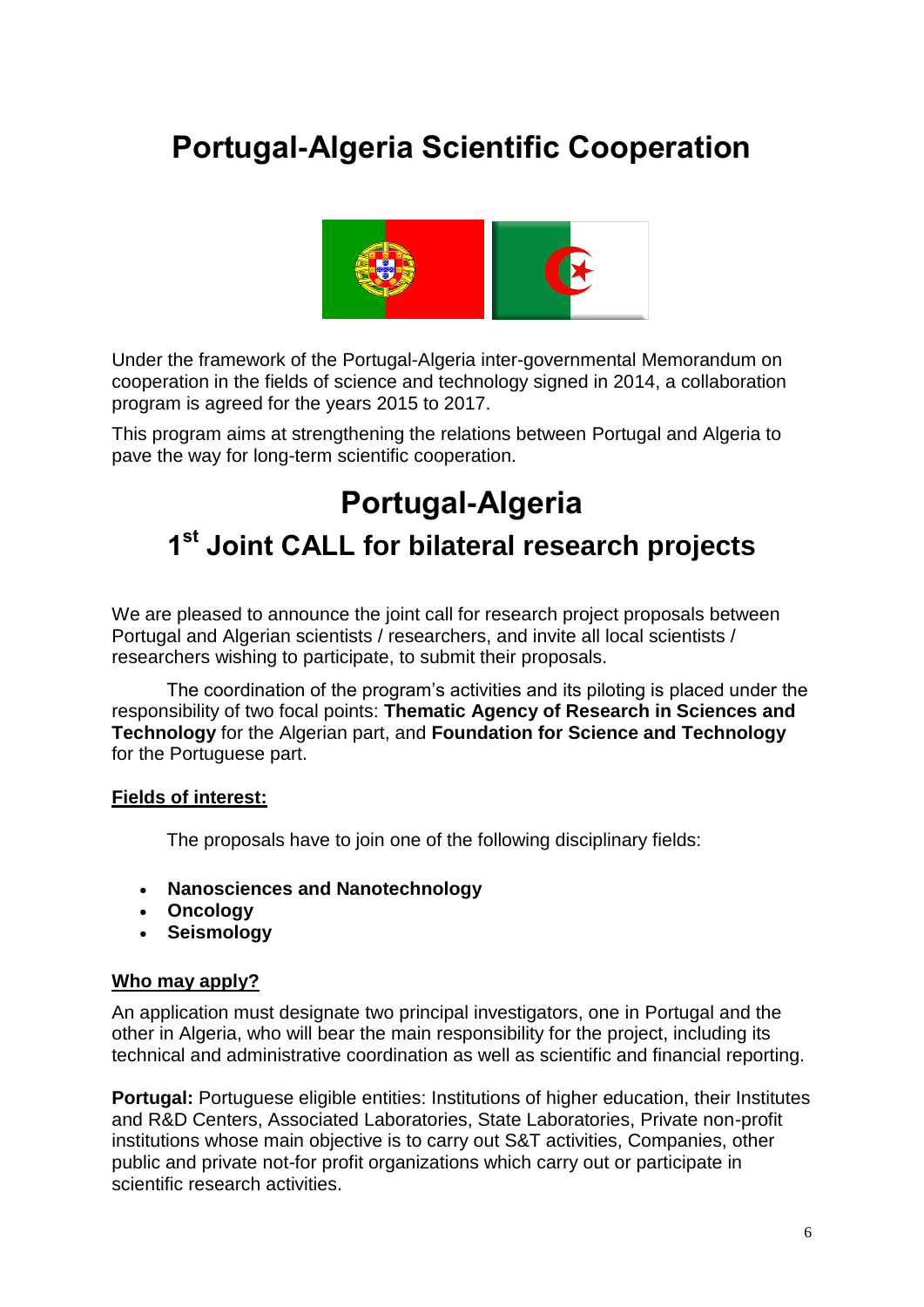**Algeria**: This call is open to all researchers in Algeria working in Universities, Academic Institutes and National Research Centers.

# **Financial support**

The projects are registered in the framework of the bilateral cooperation between Algeria and Portugal, and will be eligible for a co-financing granted by both parts.

The part of the financing dedicated to the bilateral mobility will be used as follows:

The Portuguese team expenditure costs are supported by Portugal (FCT) and the costs of the Algerian team are supported by Algeria. The Portuguese institutions must follow the [National regulations governing access to funding for scientific](http://www.fct.pt/apoios/projectos/regulamento.phtml.en)  [research and technological development projects.](http://www.fct.pt/apoios/projectos/regulamento.phtml.en)

## **Portugal Eligible costs**:

Direct cost and Indirect cost. All types of research are eligible for fundind, except "Market Studies"

For scientists funded by the Fundação para a Ciência e a Tecnologia, the funding is limited to:

#### **Mobility: For national scientists**

a) travelling to non-EU countries

- Flights: economy class flight
- Visa costs
- Transfer to and from the airport (train ride 2nd class / public transport)
- Living expenses in a non-EU country will be covered by the Portuguese scientists

b) travelling within Europe MS and AS the national rules will be applied:

- European flights: economy class flight
- Train tickets: 2nd class
- Transfer to and from the airport (train ride 2nd class / public transport)
- Living expenses in European MS and AS
- Hotel costs: 3 stars hotel

## **For foreign scientists travelling to Portugal**

- when visiting Portugal, living expenses must be paid by foreigner partner scientists. The costs for the event organisation (room rent + catering) should be allocated to the applicant partner budget from the hosting country.

## **Equipment:**

Equipment and small equipment (no basics) will be covered: if its project related need is clearly demonstrated.

## **Consumables:**

Consumables will be covered: if their project related needs are clearly demonstrated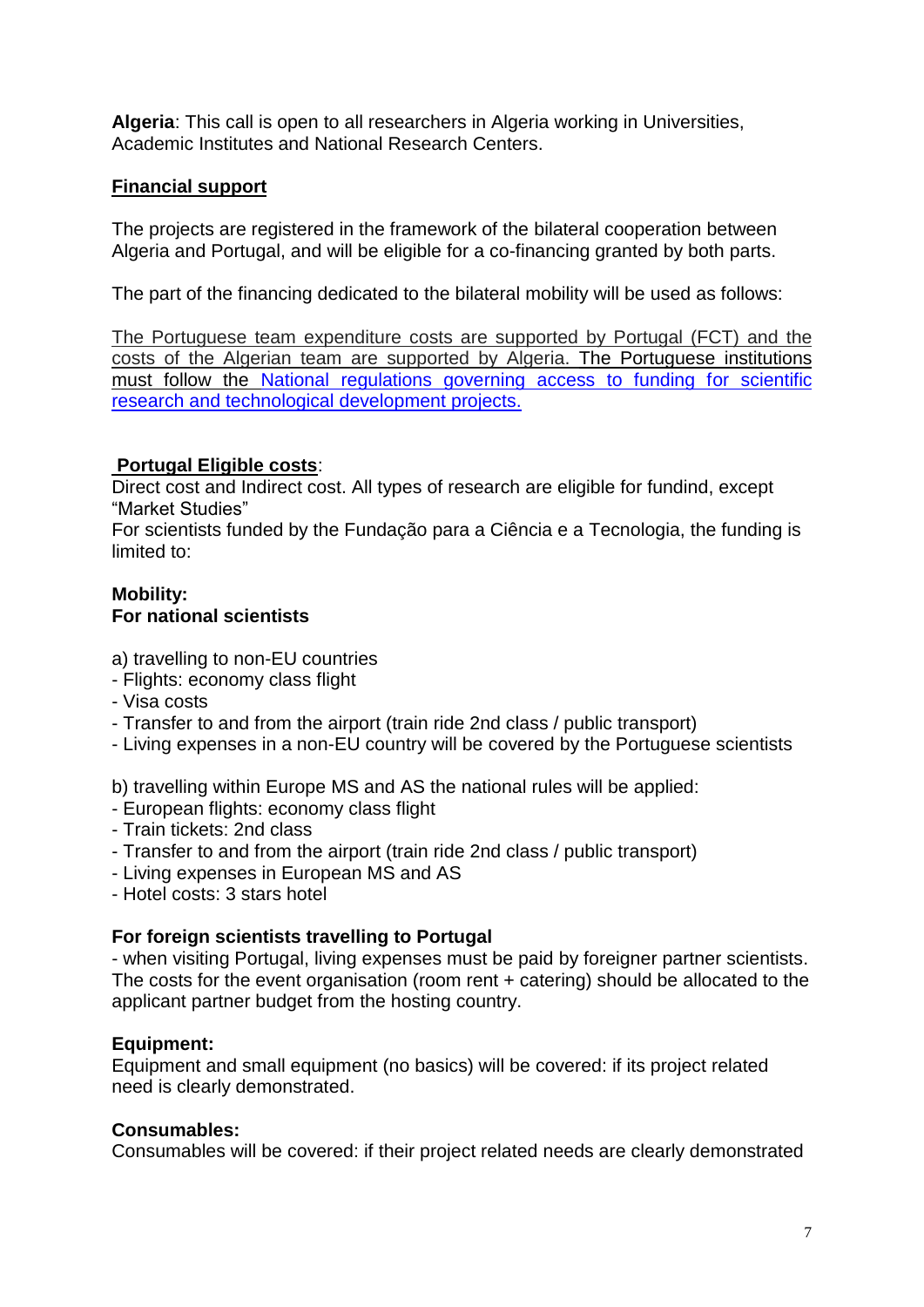#### **Personnel:**

Human resources dedicated to SR&TD activities, including costs of grant recipients and fixed-term contracts. The funding of grants shall comply with the norms for the award of grants in SR&TD projects for the projects mentioned in Article 1, no. 3, paragraph a) and with the norms for the award of grants in SR&TD projects for the projects mentioned in Article 1, no. 3, paragraph b);

[Regulations governing access to funding for scientific research and technological](http://www.fct.pt/apoios/projectos/regulamento.phtml.en)  [development projects.](http://www.fct.pt/apoios/projectos/regulamento.phtml.en)

**Note:** Portuguese teams need to send a Statement of Commitment to the FCT National Contact Point, duly signed, dated and stamped by the Head of the Portuguese applicant organisation and by the Principal Investigator available on FCT website.

The total budget granted to the call rises to 50 000 000 DA for the Algerian part and to 300.000 € for the Portuguese part.

The project managers are invited to be aware with the "Nomenclature of expense items within the framework of the National Funds for Scientific Research and Technological Development" for the Algerian part and the National rules for Foundation of Science and Technology for the Portuguese part.

#### **The financing acquired in the present call is not aimed at covering all project's cost. The participation of partner institutions is deeply encouraged. The duration of the program is three (03) years and can't be extended.**

The financings are granted on an annual basis.

Every year, a status report, the detailed program and an argued request of financing for the next year must be presented for an evaluation by the mixed committee. At the end of the third year, a final report and a synthesis are required.

## **How to apply?**

**Portugal:** Application forms for Portuguese applicants may be downloaded electronically the form template from the FCT website, and:

 Each portuguese organisations has to **submit a Declaração de Compromisso** (duly signed, dated and stamped by the Principal Investigator as well as by the responsible for the RTDI Unit), [FCT responsible person,](mailto:Isabel.Figueiredo@fct.pt) by e-mail.

Each Portuguese institution needs to contact FCT, by e-mail.

**Algeria**: Application forms for Algerian applicants may be downloaded from the website of the Thematic Agency of Research in Sciences and Technology (www.atrst.dz). One complete electronic version must be sent to: jointcall@atrst.dz